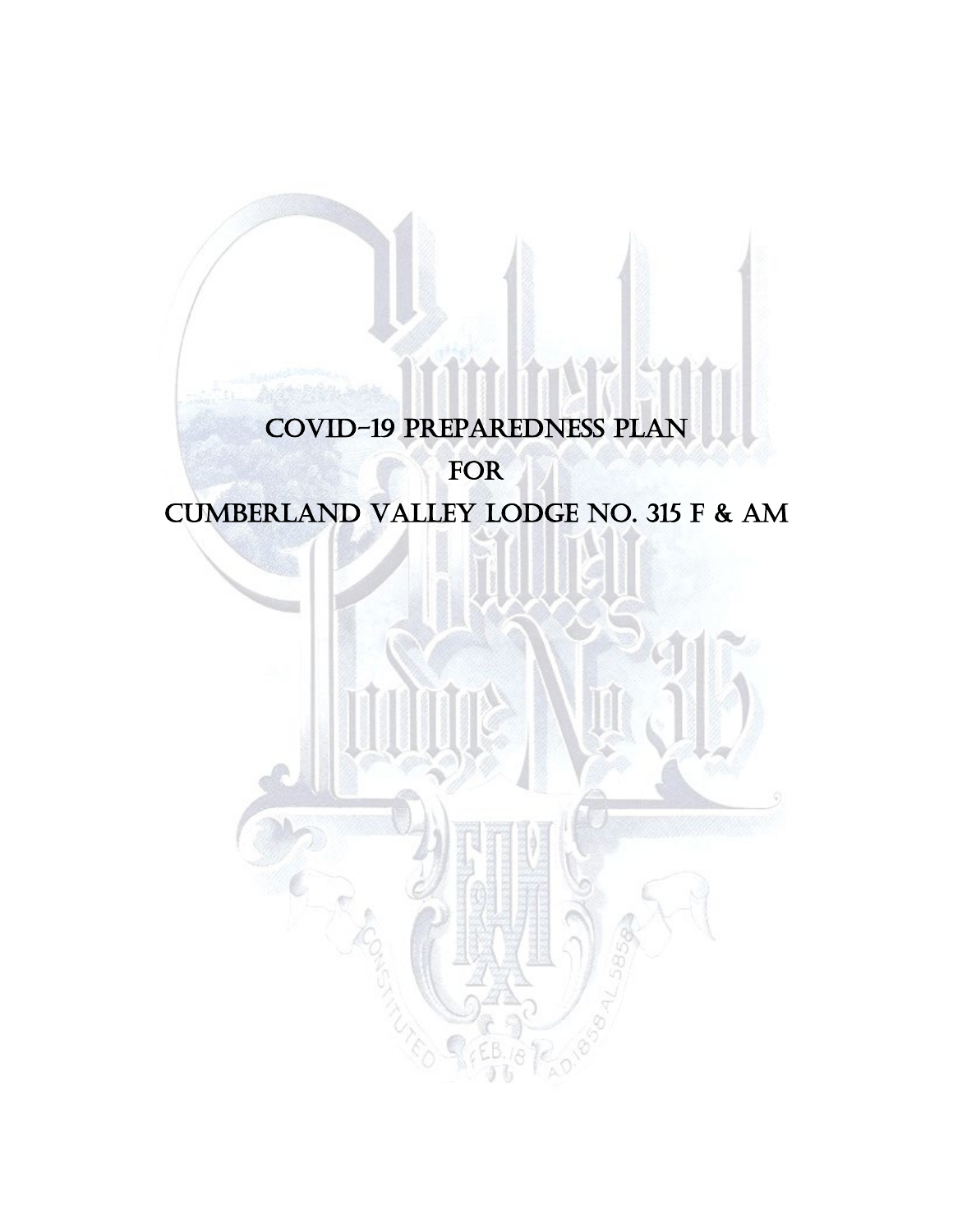#### **COVID-19 Preparedness Plan for Cumberland Valley Lodge No. 315 F & AM**

Cumberland Valley Lodge No. 315 is committed to providing a safe and healthy workplace for all members. To ensure we have a safe and healthy facility, we have developed the following COVID-19 Preparedness Plan in response to the COVID-19 pandemic. Lodge Officers and members are all responsible for implementing this plan. Our goal is to mitigate the potential for transmission of COVID-19 in our Lodge and communities, and requires the full cooperation among our Officers, members, and visitors. Only through this cooperative effort can we establish and maintain the safety and health of our members and Lodges.

Officers and members are responsible for implementing and complying with all aspects of this COVID-19 Preparedness Plan.

Our members are our most important assets. We are serious about safety and health and keeping our members safe at Cumberland Valley Lodge No. 315. Member involvement is essential in developing and implementing a successful COVID-19 Preparedness Plan.

Our COVID-19 Preparedness Plan follows Centers for Disease Control and Prevention (CDC) and Pennsylvania Department of Health (PADOH) guidelines, and federal OSHA standards related to COVID-19, and addresses:

- Safety Officer duties and responsibilities;
- prompt identification of sick persons and screening;
- hygiene and respiratory etiquette;
- engineering and administrative controls for social distancing;
- protection and controls for meetings;
- protections and controls for events;
- cleaning, disinfecting, decontamination and ventilation;
- communications and instructions for members and visitors;

\_\_\_\_\_\_\_\_\_\_\_\_\_\_\_\_\_\_\_\_\_\_\_\_\_\_\_\_\_\_\_\_\_\_\_\_\_\_\_\_\_\_\_\_\_\_\_\_\_\_\_

- communications and training that will be provided to Officers; and
- management and supervision necessary to ensure effective implementation of the plan.

#### **Safety Officer**

The Worshipful Master (WM) will appoint a Lodge Safety Officer (LSO) to ensure that the guidelines within this plan are followed at all times. The member chosen to be the LSO is to be knowledgeable in the Federal, State and Local guidelines (Appendix "A") as they relate to COVID-19 and its response. The LSO will also see that the Rules, Regulations, and Edicts of the Grand Lodge of Pennsylvania are followed as related to COVID-19. The LSO will report any incidents, infractions, or recommendations for process improvement to the WM who will then take action as necessary to ensure the safety of the members and visitors.

The Lodge Safety Officer(s) appointed for Cumberland Valley Lodge No. 315 F&AM is/are:

\_\_\_\_ R. Clem Malot, P.M. \_\_\_\_\_\_\_\_\_\_\_\_\_\_\_\_\_\_\_\_\_\_\_\_\_\_\_\_\_\_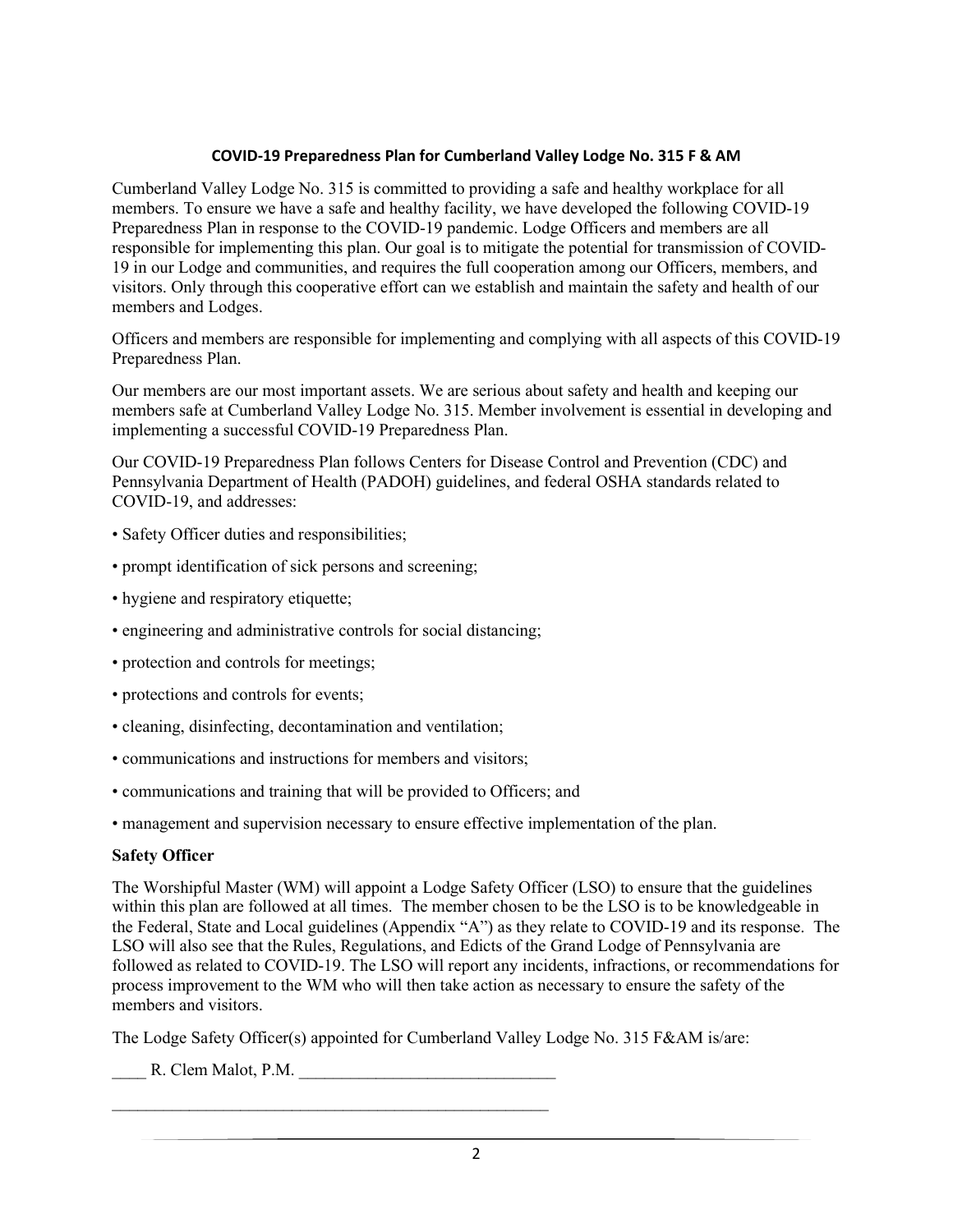#### **Screening and policies for members exhibiting signs and symptoms of COVID-19**

**\_\_\_\_\_\_\_\_\_\_\_\_\_\_\_\_\_\_\_\_\_\_\_\_\_\_\_\_\_\_\_\_\_\_\_\_\_\_\_\_\_\_\_\_\_\_\_\_\_\_\_**

Officers and members have been informed of, and encouraged to, self-monitor for signs and symptoms of COVID-19. The following procedures are being implemented to assess members' health status prior to entering the Lodge.

1. Officers and Members are to be notified that they are not to attend Lodge or Lodge functions if they are ill or have other health issues that may make them more susceptible to contracting the disease. This can be done via the Lodge Notice, Call-Em-All, email, or all of the preceding.

2. Officers and members are to be notified that they are not to attend Lodge or Lodge functions for a minimum of 14 days post travel overseas, been tested positive for Covid, or are awaiting test results. This can be done via the Lodge Notice, Call-Em-All, email, or all of the preceding.

3. Individuals that are noticeably ill will not be permitted entrance into the Lodge or its facilities.

4. Signage is to be posted at the entry to the Lodge Hall, Social Area(s) reminding members and visitors that they are not permitted to attend Lodge or Lodge functions if they meet criteria in items 1, 2, or 3.

#### **Handwashing and Sanitizing**

Basic infection prevention measures are being implemented at our Lodges at all times. Members and visitors are instructed to wash their hands for at least 20 seconds with soap and water before entering the Lodge, prior to any meals or events, and after using the toilet. All members and visitors to the Lodge will be required to wash or sanitize their hands prior to or immediately upon entering the Lodge or Lodge Social Hall. Hand-sanitizer dispensers (that use sanitizers of greater than 60% alcohol) are located at entrances and locations in the Lodge so they can be used for hand hygiene in place of soap and water, as long as hands are not visibly soiled.

#### **PROCEDURE**

The Lodge Safety Officer will ensure that hand sanitizer dispensers are full and located throughout the Lodge and at all entrances. The LSO will also ensure that bathrooms have the proper soap and paper products (hand towels and tissues) necessary for the volumes of people present. This is to be monitored throughout the meeting or event and restocked as necessary.

The LSO and Lodge Officers will ensure that anyone upon entering and exiting the Lodge or Social Hall will sanitize their hands.

#### **Respiratory Etiquette**

Members and visitors will follow masking guidelines as required by the PADOH/CDC with the exception of eating in the Social/Dining Hall. Masks are only to be removed once seated and ready to eat, upon arising to move throughout the hall, the mask is to be worn. When a mask is not worn, members and visitors are being instructed to cover their mouth and nose with their sleeve or a tissue when coughing or sneezing and to avoid touching their face, in particular their mouth, nose, and eyes, with their hands. They will dispose of tissues in provided trash receptacles and wash or sanitize their hands immediately afterward. Respiratory etiquette will be supported by making tissues and trash receptacles available to all members and visitors.

#### **Social distancing -**

The LSO will see that social distancing of six feet is implemented and maintained between members and visitors in the Lodge through the following engineering and administrative controls: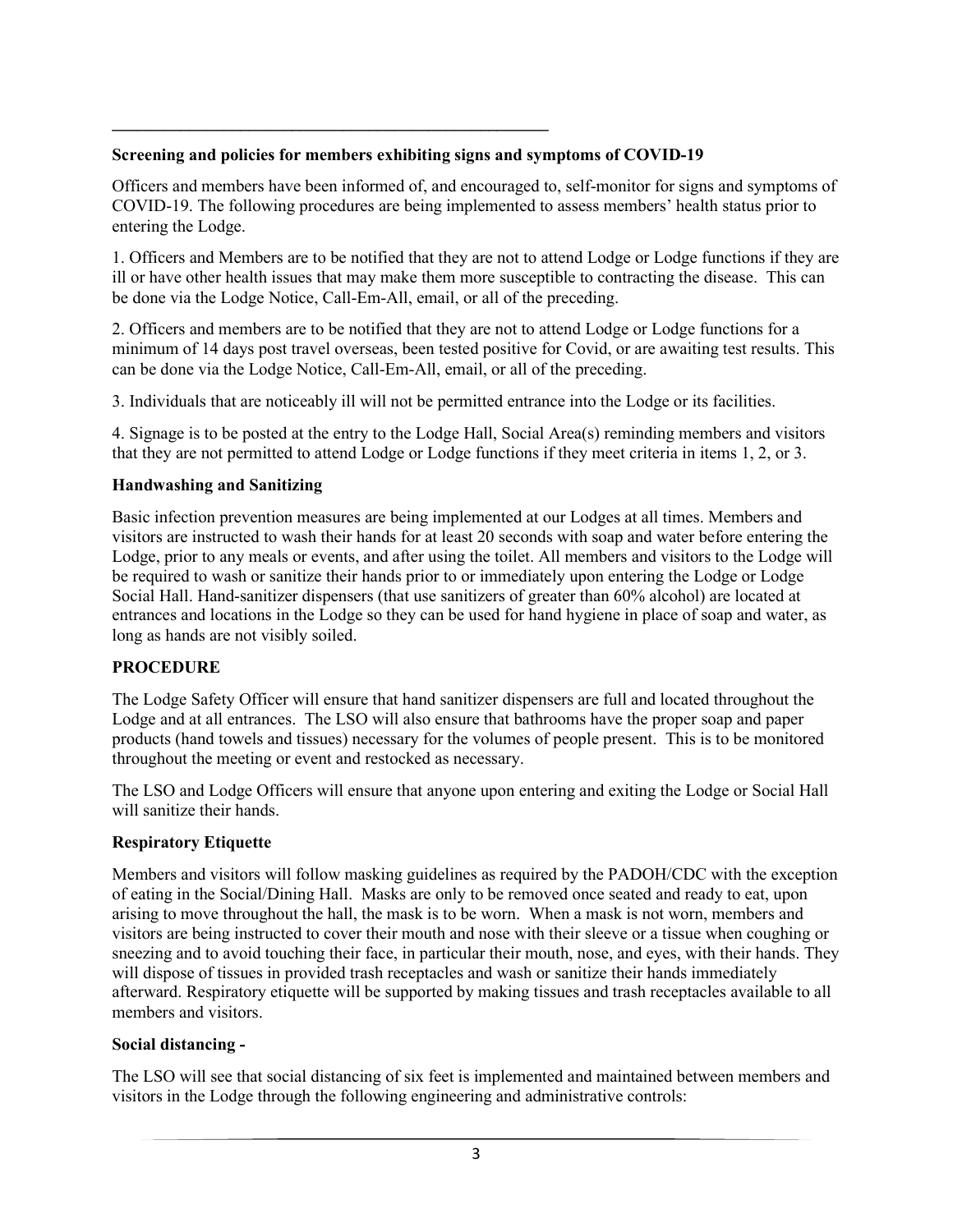#### **Lodge Hall-**

Lodge Hall occupation will be restricted to 75% in the "Green Phase" until the restrictions are lifted. Chairs may be placed on the floor to expand seating capacity provided that the 6 foot rule is maintained.

Members will maintain a distance of a minimum of 6 feet between themselves.

Officer stations may be moved within reason to accommodate the distancing rule.

Elevator use is to be limited to no more than one or two individuals at one time.

#### **Social Hall/Dining Hall-**

Social Hall occupation will be restricted to 75% in the "Green Phase" until the restrictions are lifted.

Tables and chairs will be placed in respect to the 6-foot rule.

Buffet style food service is strongly discouraged.

"Finger Food" (bowls of snacks, candy, etc.) is **prohibited**.

Self-service drinks- coffee pots, cans of soda in a bucket/cooler, 2-liter bottles of soda, etc., are discouraged.

Access to the kitchen and food preparation area is limited to food service workers.

Food Servers will wear masks and gloves. All food handling and safety rules are to be followed.

#### **Cleaning, disinfection, and ventilation**

Regular housekeeping practices are being implemented, including routine cleaning and disinfecting of surfaces, regalia, and other equipment in the Lodge environment, including restrooms, dining rooms, and meeting rooms. Frequent cleaning and disinfecting will be conducted in high-touch areas, such as phones, keyboards, touch screens, door handles, elevator panels, railings, etc.

#### **PROCEDURE**

The use of "communal" white gloves is prohibited- Elected and Appointed Officers will provide their own gloves and wash them after use.

One person will be responsible for placing Lodge items into their storage areas. Officers will remove their regalia and place it at their stations for removal. Gloves will be taken home by the individual using them and laundered appropriately.

The individual removing and storing the items will wear gloves and properly sanitize items if possible as they are handled and stored. Some items for consideration:

Soft regalia (aprons and collars) are not easily sanitized. A minimum of one week will be maintained between uses of the regalia. If wet with sweat or other body fluids, spot cleaning may be necessary. If spot cleaning is not possible, the item will be left to dry before placing it with other regalia.

Hard equipment (columns, swords, tools, etc.) can be wiped down with an appropriate sanitizer. If the use of sanitizer will damage the item, it is to be placed in storage for a period of a minimum of one week.

Books and other paper-based items are to be placed into storage for a minimum of one week.

The Lodge and other areas in use will be thoroughly cleaned and sanitized between each meeting/event by personnel assigned and trained to do so.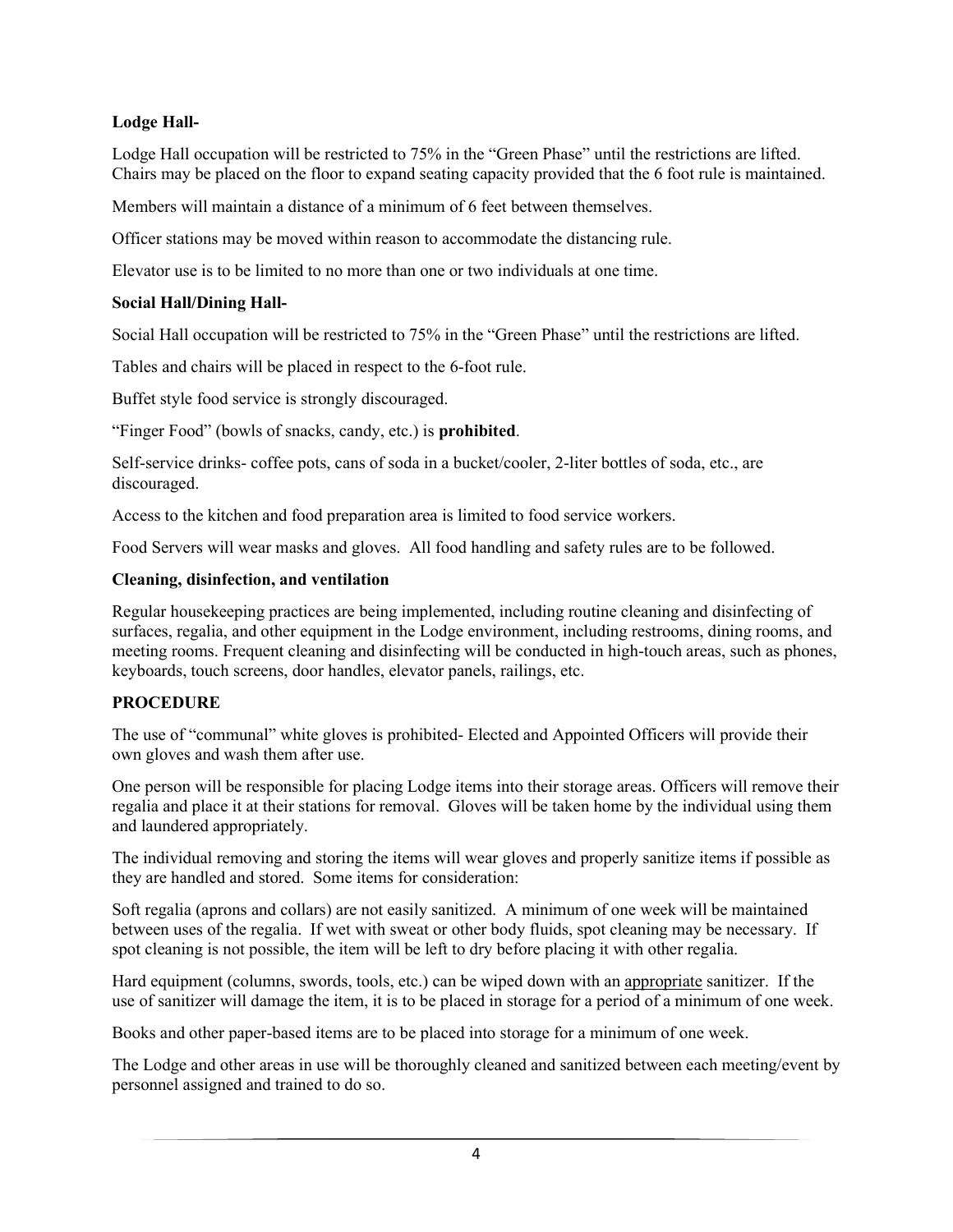Ensure appropriate and effective cleaning and disinfectant supplies have been purchased and are available for use in accordance with product labels, safety data sheets and manufacturer specifications and are being used with required personal protective equipment for the product.

Regular cleaning staff will clean and disinfect community spaces. They are trained on appropriate use of cleaning and disinfection chemicals. Other items to be considered for cleaning staff:

- 1. Wear disposable gloves and gowns for all tasks in the cleaning process, including handling trash.
- 2. Additional personal protective equipment (PPE) may be required based on the cleaning/disinfectant products being used and whether there is a risk of splash.

 3. Gloves and gowns will be removed carefully to avoid contamination of the wearer and the surrounding area.

The use of floor and/or ceiling fans is prohibited to reduce the amount of air circulation within the room.

#### **Communications and training**

This COVID-19 Preparedness Plan was communicated via hard copy or email to all members on *09/03/2020* and necessary training was provided to Lodge Officers and those members as appointed/assigned. Additional copies of this plan will be posted at the Lodge and available for members to review. Additional communication will be ongoing and provided to all Officers and members who did not receive the initial training.

Instructions will be communicated to members and visitors about social distancing; required hygiene practices; and recommendations that members and visitors use face masks while in attendance. Members and visitors will also be advised not to enter the Lodge or Social Hall if they are experiencing symptoms or have contracted COVID-19. This will be communicated via Lodge notices, Call-Em-All, email, or by direct verbal communication.

Lodge Officers and the Lodge Safety Officer(s) are to monitor how effective the program has been implemented by observation and review of the operations on a regular basis. Officers and members are to work through this new program together and update the training as necessary. This COVID-19 Preparedness Plan has been certified by the District Deputy Grand Master and the Elected Officers of Cumberland Valley Lodge, No. 315 and was posted throughout the Lodge premises on 09/03/2020*.* It will be updated as necessary.

Bryan L. Ruth, W. M.

Attest: \_\_\_\_\_\_\_\_\_\_\_\_\_\_\_\_\_\_\_\_\_\_\_\_\_\_\_\_\_\_\_\_\_\_\_\_\_\_\_\_ Worshipful Master Date: \_\_\_\_\_\_\_\_\_\_\_\_\_\_

R. Clem Malot, P.M.

Approved by:

Date:

\_\_\_\_\_\_\_\_\_\_\_\_\_\_\_\_\_\_\_\_\_\_\_\_\_\_\_\_\_\_\_\_\_\_\_\_\_\_\_ Lodge Safety Officer Date: \_\_\_\_\_\_\_\_\_\_\_\_\_

Jeffrey R. Miller, DDGM District Deputy Grand Master, Third Masonic District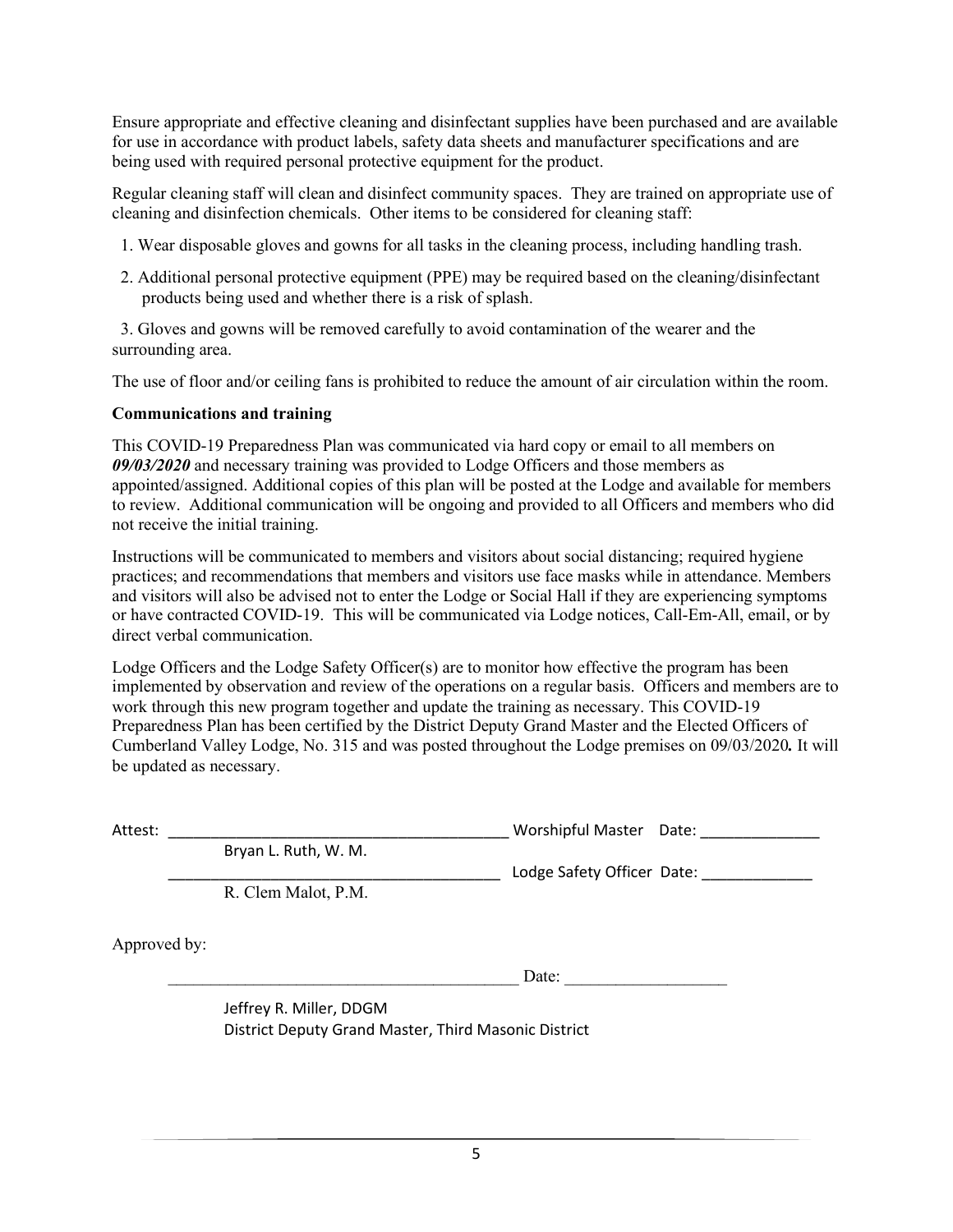#### **Appendix A – COVID-19 Information**

#### **General**

**Centers for Disease Control and Prevention (CDC): Coronavirus (COVID-19) –** [www.cdc.gov/coronavirus/2019-nCoV](http://www.cdc.gov/coronavirus/2019-nCoV)  **Pennsylvania Department of Health (PADOH): Coronavirus –** <https://www.health.pa.gov/topics/disease/coronavirus/Pages/Coronavirus.aspx> **State of Pennsylvania: COVID-19 response** – <https://www.pa.gov/guides/responding-to-covid-19/>

#### **Businesses**

**CDC: Resources for businesses and employers –** www.cdc.gov/coronavirus/2019- [ncov/community/organizations/businesses-employers.html](http://www.cdc.gov/coronavirus/2019-%20ncov/community/organizations/businesses-employers.html)  **CDC: General business frequently asked questions –** [www.cdc.gov/coronavirus/2019-ncov/community/generalbusiness-faq.html](http://www.cdc.gov/coronavirus/2019-ncov/community/generalbusiness-faq.html) **CDC: Building/business ventilation –** [www.cdc.gov/coronavirus/2019-ncov/community/guidance-businessresponse.html](http://www.cdc.gov/coronavirus/2019-ncov/community/guidance-businessresponse.html) **Federal OSHA** – [www.osha.gov](http://www.osha.gov/)

#### **Respiratory etiquette**

**CDC:** [www.cdc.gov/coronavirus/2019-ncov/prevent-getting-sick/prevention.html](http://www.cdc.gov/coronavirus/2019-ncov/prevent-getting-sick/prevention.html) **CDC:** [www.cdc.gov/healthywater/hygiene/etiquette/coughing\\_sneezing.html](http://www.cdc.gov/healthywater/hygiene/etiquette/coughing_sneezing.html)

#### **Social distancing**

**CDC:** [www.cdc.gov/coronavirus/2019-ncov/community/guidance-business-response.html](http://www.cdc.gov/coronavirus/2019-ncov/community/guidance-business-response.html)

#### **Housekeeping**

**CDC:** [www.cdc.gov/coronavirus/2019-ncov/community/disinfecting-building-facility.html](http://www.cdc.gov/coronavirus/2019-ncov/community/disinfecting-building-facility.html) **CDC:** [www.cdc.gov/coronavirus/2019-ncov/prevent-getting-sick/disinfecting-your-home.html](http://www.cdc.gov/coronavirus/2019-ncov/prevent-getting-sick/disinfecting-your-home.html) **CDC:** www.cdc.gov/coronavirus/2019-ncov/community/organizations/cleaning-disinfection.html **Environmental Protection Agency (EPA):**

[www.epa.gov/pesticide-registration/list-n-disinfectants-use-againstsars-cov-2](http://www.epa.gov/pesticide-registration/list-n-disinfectants-use-againstsars-cov-2) 

### **Individuals exhibiting signs and symptoms of COVID-19**

**CDC:** [www.cdc.gov/coronavirus/2019-ncov/if-you-are-sick/steps-when-sick.html](http://www.cdc.gov/coronavirus/2019-ncov/if-you-are-sick/steps-when-sick.html)

**Training** 

**CDC:** [www.cdc.gov/coronavirus/2019-ncov/community/guidance-small-business.html](http://www.cdc.gov/coronavirus/2019-ncov/community/guidance-small-business.html) **Federal OSHA:** [www.osha.gov/Publications/OSHA3990.pdf](http://www.osha.gov/Publications/OSHA3990.pdf)